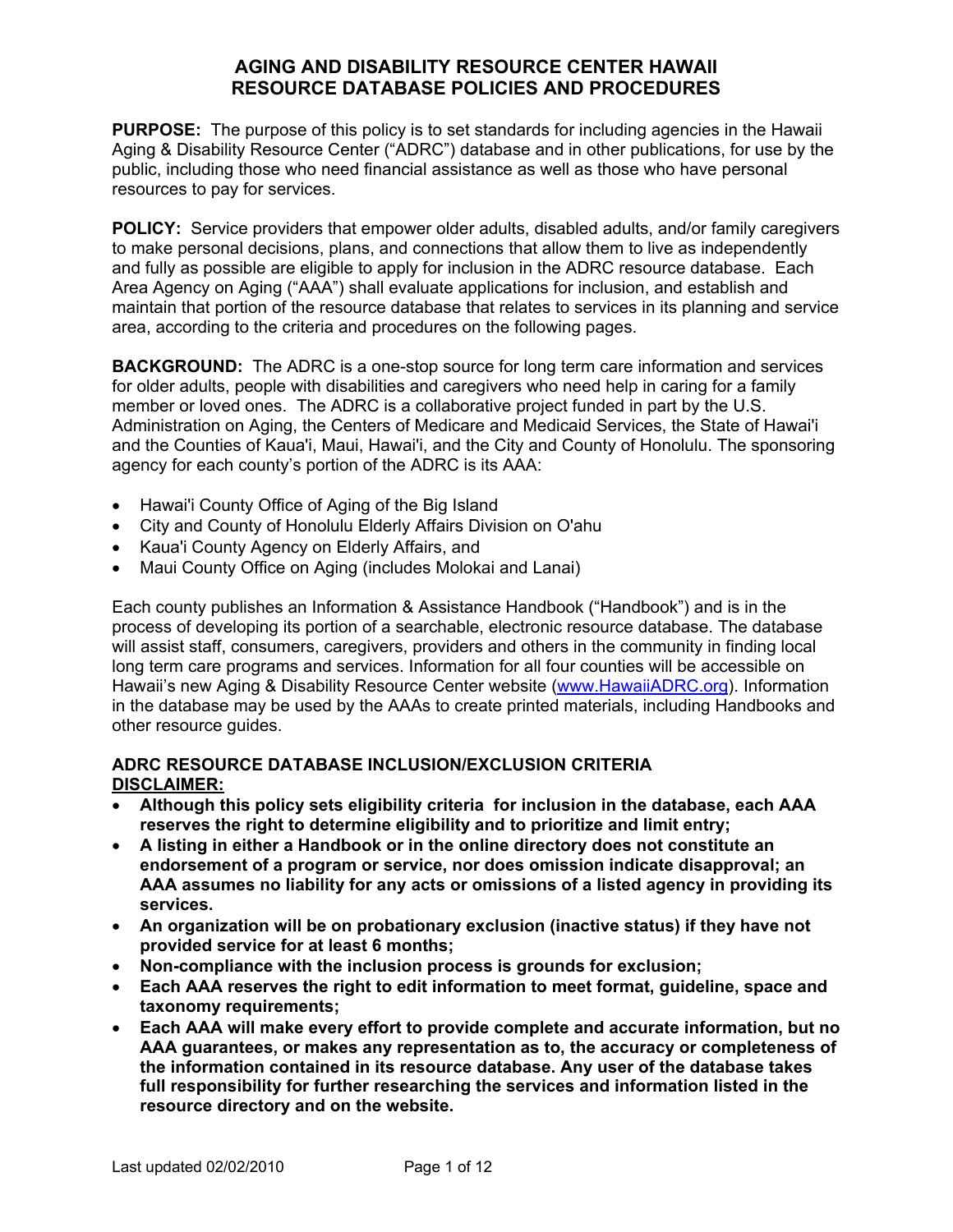**INCLUSION:** For the present, inclusion in the resource database is limited to services and programs that adequately address the needs of those 60 and older, the needs of those 18 and older with a physical disability and/or the needs of their caregivers. Over time, the goal is to expand content to include relevant long term care programs and services without regard to age, income or disability. Currently, the following entities that address the above needs are eligible to apply for inclusion:

- 1. Government and non-profit agencies and programs that provide assistance for the targeted populations (e.g., federal, state, city/county government, 501(c)(3) non-profits, crisis lines, help lines, etc). No attempt will be made to list all government agencies and departments.
- 2. Agencies that are certified, licensed, or accredited by the appropriate levels of government, as applicable (e.g., adult day care, nursing homes, assisted living facilities, home health services, hospitals, etc);
- 3. Agencies and programs that are tax-exempt or do not charge fees.
- 4. Self-help support groups that do not charge a fee or charge a nominal fee.
- 5. Senior and disability advocacy groups and community coalitions.
- 6. Agencies, including for-profit, proprietary and non-profit agencies that provide State, City or County contracted services for the targeted populations.

**EXCLUSION:** The AAA reserves the right to make the final determination to exclude any agency from the resource database. The following are not eligible for inclusion:

1 For-profit, commercial or private organizations other than government contractors, including private practitioners or group practices in the following areas: medical doctors, legal/paralegal providers, mental health practitioners, insurance agents, investment or banking lenders, nutritionists, physical therapists, chiropractors, dentists. The AAA may make case by case exceptions for-profit, commercial or private organizations, based on one or more of the following:

- $\circ$  Uniqueness of the services provided (e.g., specially targeted services or services that are otherwise difficult to access);
- o Financial considerations (e.g., the agency also offers free service, scholarship, reduced fees, sliding fee scale or accepts Medicaid);
- o Lack of comparable services in the public, non-profit sector;
- o Demonstrated community need for services..
- 2. Any agency that knowingly or unknowingly discriminates or violates local, state or federal discrimination laws and regulations.
- 3. Any agency or person that misrepresents their services in any way or provides misleading or fraudulent information to the public.
- 4. Any agency that has been in existence less than one year, except for a government agency.
- 5. Any agency that does not respond in a timely manner when asked to update agency/program information.
- 6. Any agency or program regulated for service quality where the regulator maintains and makes available to the public current data (e.g., the Department of Health, Office of Health Care Assurance, maintains data and a vacancy list for adult residential care homes).
- 7. Elected government officials.
- 8. Churches and service groups (e.g., Rotary), unless the churches or service group offers services to the target populations.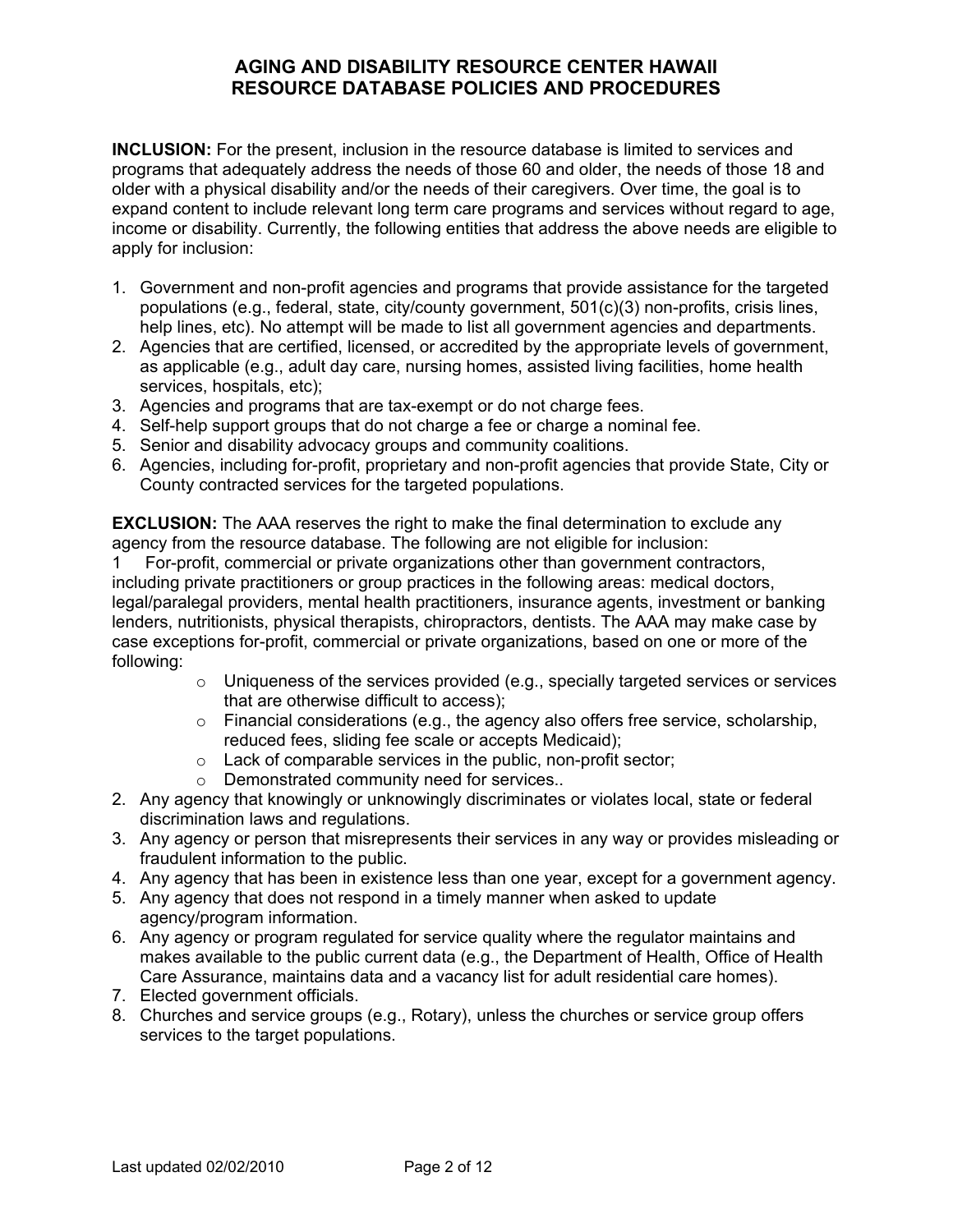#### **Regarding Exclusion or Elimination from the Database**

If an organization/agency submits an application and is determined to be ineligible, the AAA will respond with a letter of explanation.

- o The AAA has the right to refuse or discontinue listing organizations that have had complaints filed with AAA, other aging and disability network programs, the Better Business Bureau or a regulatory entity.
- o The AAA has the right to eliminate a program/organization for failing to update their record annually.
- $\circ$  The AAA has the right to eliminate a program/organization when it is determined that the program is not in compliance with federal, state, or local laws.
- $\circ$  Organizations wanting to be removed from the database or resource directory should contact their local AAA by phone or email. See contact information on page 3.
- $\circ$  An organization denied database inclusion for the following reasons, please do not reapply for admittance as we will not be able to include your program:
	- $I$  If your organization is denied database entry based on a severe complaint file with AAA/ADRC, a regulatory board, or the Better Business Bureau;
	- **If your organization is involved in illegal practices;**
	- Agencies that misrepresent their services in any way;
	- If your agency has been removed from the database for any of the "Not Eligible" to be Included" reasons listed above.

### **PROCEDURES FOR PROSPECTIVE AGENCIES:**

- 1. Organizations wanting to be included in the database shall submit an application and full documentation as requested (see Attachment 1: "ADRC Resource Database Application Form")
- 2. Complete the application form and return it to the appropriate AAA by mail, fax or email:

| <b>City &amp; County of Honolulu</b>       | <b>Hawai'i County</b>           |
|--------------------------------------------|---------------------------------|
| <b>Elderly Affairs Division</b>            | Hawaii County Office of Aging   |
| Department of Community Services           | Kahi Malama (A Place of Caring) |
| ATTN: Information & Assistance Coordinator | 1055 Kino'ole Street, Suite 101 |
| 715 South King St., Rm 200                 | Hilo, Hawaii 96720              |
| Honolulu, Hawaii 96813                     |                                 |
|                                            | Phone: 808-961-8626             |
| Phone: 808-768-7700                        | Fax: 808-961-8603               |
| Fax: 808-768-7720                          | Email: hcoa@hawaiiantel.net     |
| Email: elderlyaffairs@honolulu.gov         |                                 |
|                                            |                                 |
| <b>Kaua'i County</b>                       | <b>Maui County</b>              |
| Kauai County Agency on Elderly Affairs     | Maui County Office on Aging     |
| 4444 Rice Street, Suite 330                | Department of Housing and Human |
| Lihue, Hawaii 96766                        | Concerns                        |
|                                            | 2200 Main Street, Suite 547     |
| Phone: 808-241-4470                        | Wailuku, Hawaii 96793           |
| Fax: 808 241-5113                          |                                 |
| Email: elderlyaffairs@kauai.gov            | Phone: 808-270-7774 o           |
|                                            | Fax: 808-270-7935               |
|                                            | Email: aging@co.maui.hi.us      |
|                                            |                                 |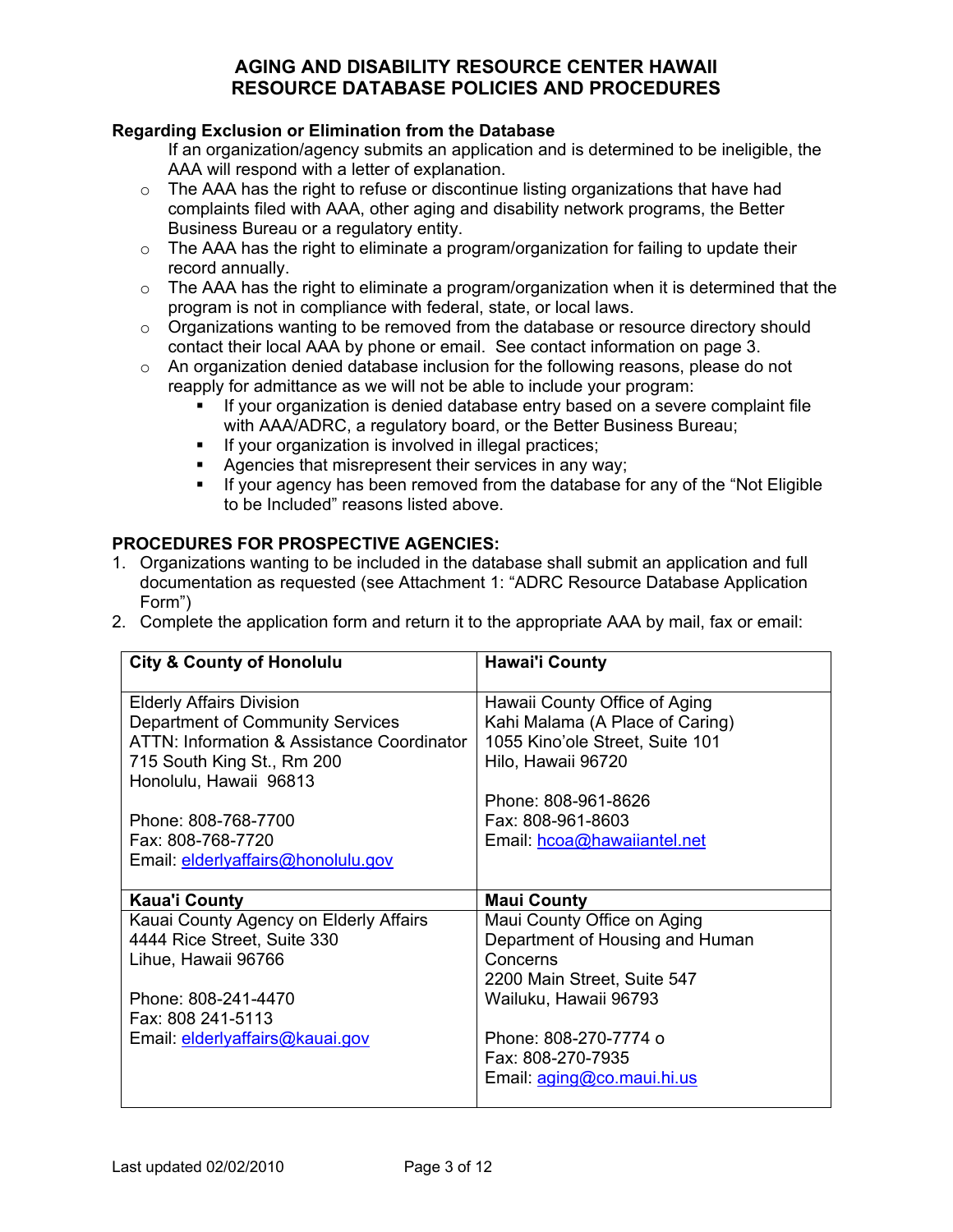- 3. Completed applications will be reviewed by AAA staff for accuracy, completeness and consistency with database taxonomy and other guidelines. Staff may request additional information or clarification of applicant agency.
- 4. Prospective agencies will receive notification regarding the status of their application within 7-10 business days.
- 5. Following review and acceptance, the agency and program information will be added to the database in accordance with internal guidelines.
- 6. Agencies that do not meet the criteria for inclusion and wish to challenge the decision should follow the Complaint/Grievance Procedure outlined below.
- 7. Organizations with incomplete applications will not be considered all applications and any necessary addendum forms must be complete; all required documentation must be submitted to each AAA.
- 8. All applicants must meet the criteria of being in operation and providing the listed service for at least one year prior to being added to the database.
- 9. Services that are subject to licensure or regulation must provide appropriate documentation of compliance. (i.e. professional license number and type of license, etc.)
- 10. The AAA staff reserves the right to request for a site visit at the agency's place of business or additional documentation or records of business compliance status (i.e. Certificate of Good Standing with the Hawaii Department of Commerce and Consumer Affairs, proof of 501 (c) 3 status, etc.).

### **COMPLAINT/GRIEVANCE PROCEDURE:**

- 1. Contact the AAA by phone to clarify concerns. Refer to contact information on page 3.
- 2. If concerns are not resolved by step one, submit a written statement to the appropriate sponsoring agency.
- 3. The ADRC Coordinator, I&A Coordinator, County Executive on Aging and/or other staff as necessary will review the appeal and make a final decision.
- 4. The appealing organization will be informed in writing within 30 calendar days.

**QUALITY CONTROL**: In order to provide the community with accurate and useful information, the AAA will follow a systematic and timely process for maintaining and updating the resource listings and will review the Inclusion/Exclusion Policy on an annual basis. AAA/staff will collect, verify and update information about providers through a variety of methods, including existing resource guides, handbooks and databases as well as surveys, phone calls, email and other communication. Survey updates will be performed annually, at a minimum, and may be performed in increments on a revolving basis.

#### **UPDATING AGENCY/PROGRAM INFORMATION:**

Each AAA will update their respective database information on an on-going basis. Agencies will be asked to respond to a formal agency update survey at least once a year. Unresponsive service providers risk being excluded or dropped from the database. Agencies are relied upon to keep each AAA site informed of any new programs or if they are getting inappropriate referrals. Please use the contact information on page 3 to notify the appropriate AAA of any changes, updates or inappropriate referrals. Eventually agencies will be able to update their information online. A description of this process will be included in this document once the feature is made available.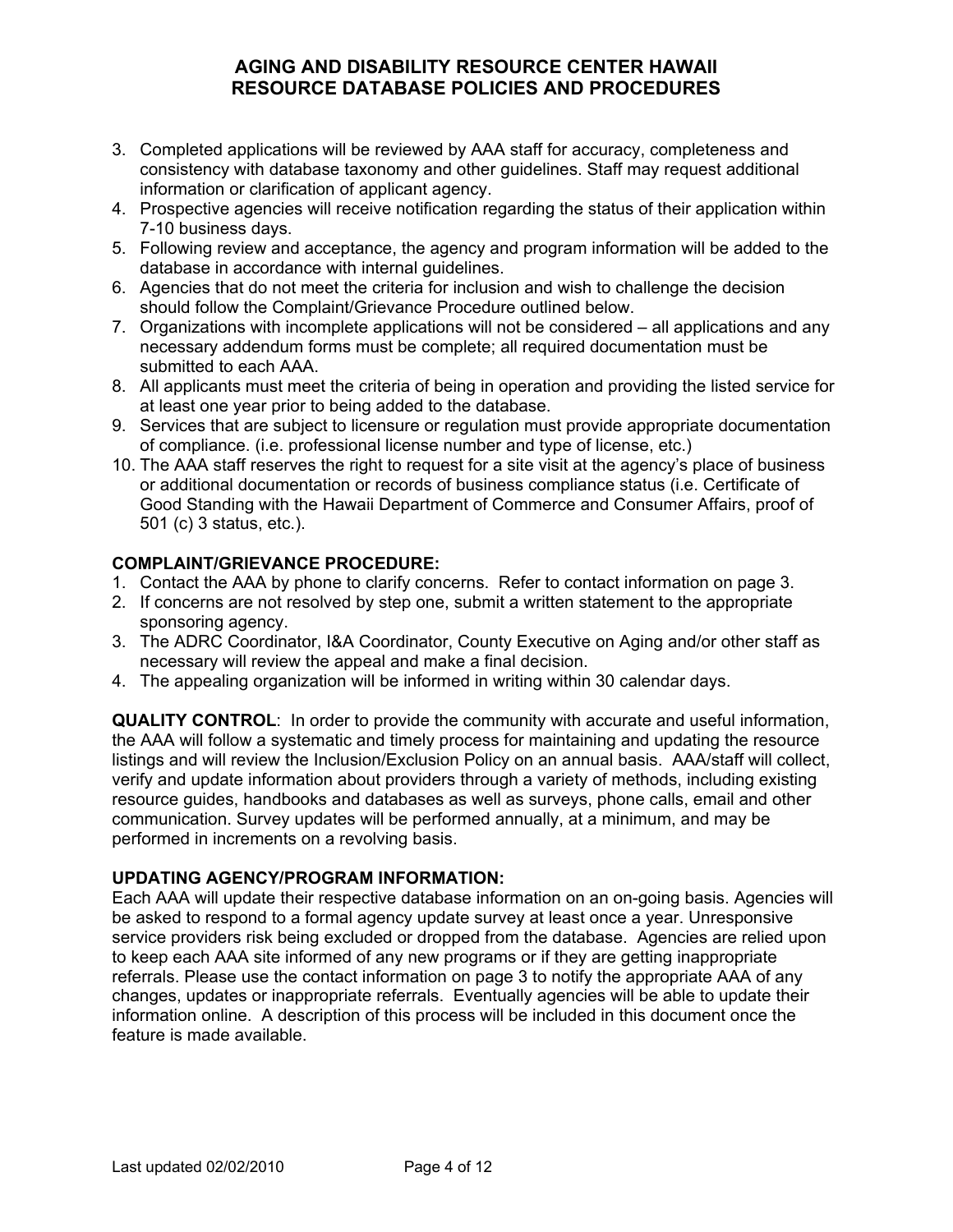#### **COMMENCEMENT DATE**

The implementation of the specified policies and procedures will begin January 3, 2010. Each AAA will review the Resource Database Policies and Procedures on an annual basis and modify as necessary.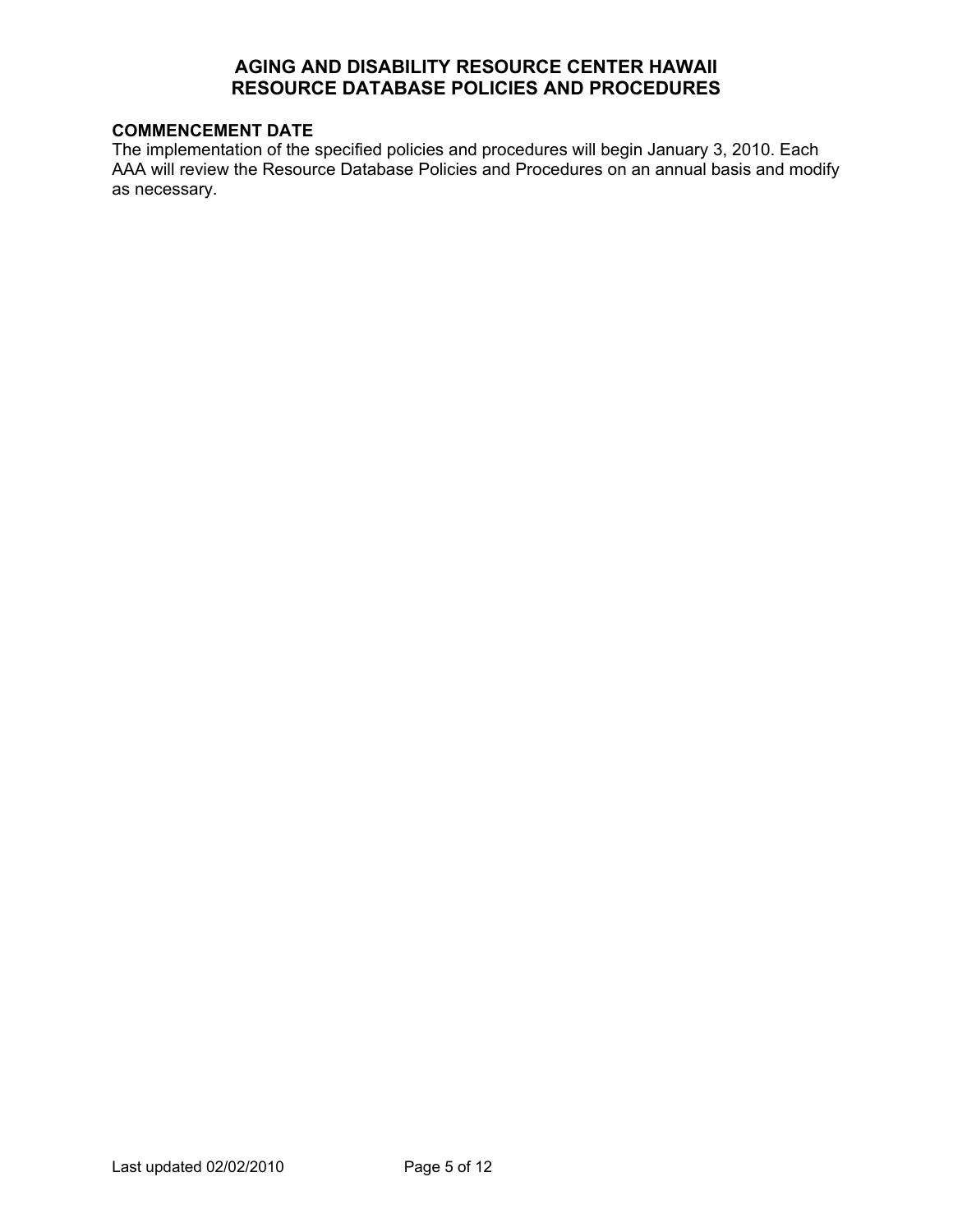# **ATTACHMENTS**

- 1. ADRC Resource Database Application Form
- 2. Resource Database Inclusion Criteria Checklist (internal)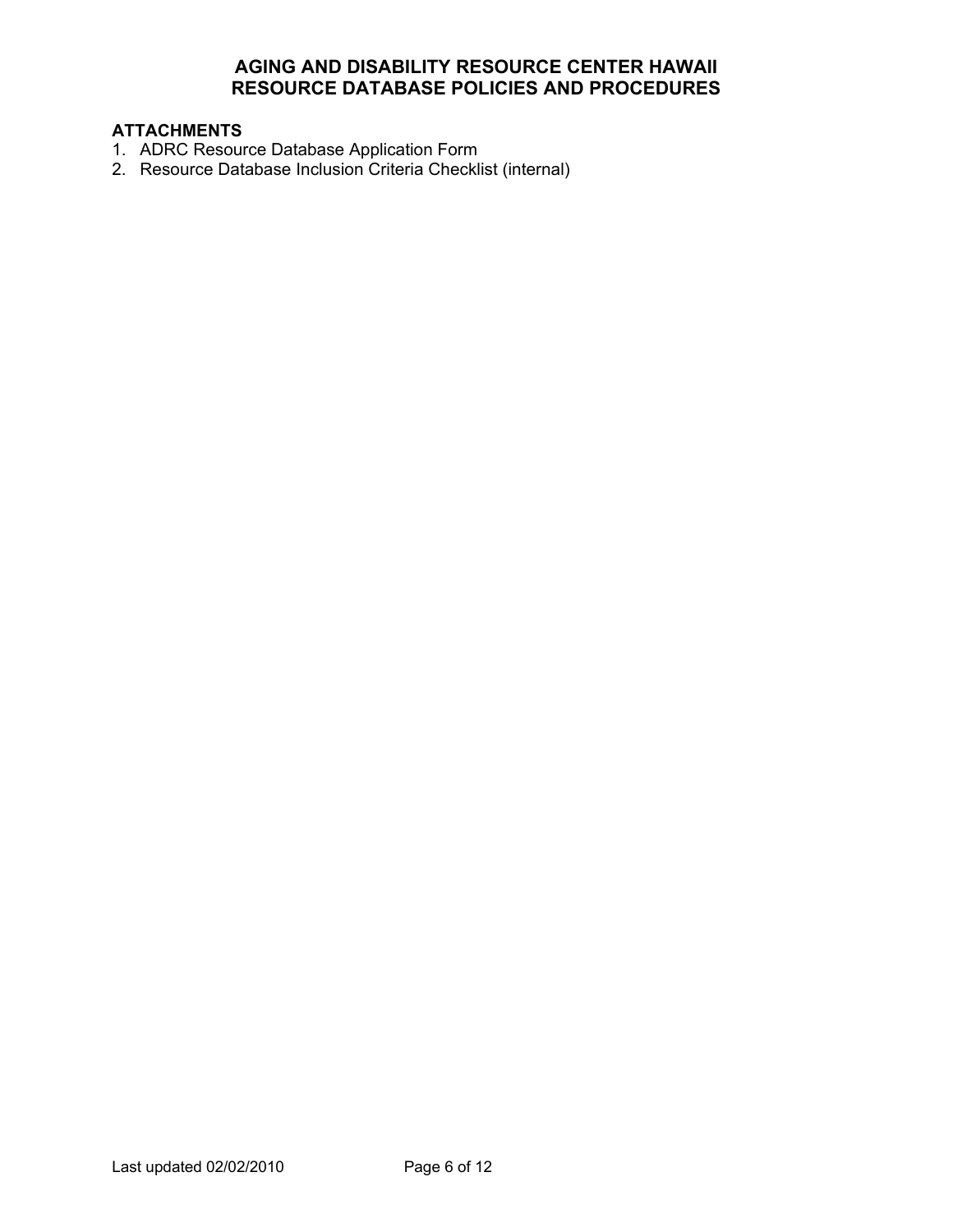#### **Attachment 1: ADRC Resource Database Application Form**

**Thank you for your interest in the Hawaii ADRC Resource Database. If you have not read the Inclusion/Exclusion Policy, we strongly suggest you do so before proceeding.** 

| <b>AGENCY/PROGRAM INFORMATION</b><br>Please fill out one application per agency/program. Make copies as needed. |                |               |      |
|-----------------------------------------------------------------------------------------------------------------|----------------|---------------|------|
| <b>AGENCY NAME (Legal):</b>                                                                                     |                |               |      |
| AKA (Also Known As):                                                                                            |                |               |      |
| <b>AGENCY STREET ADDRESS (Physical Location):</b>                                                               |                |               |      |
| <b>CITY/TOWN:</b>                                                                                               | <b>COUNTY:</b> | <b>STATE:</b> | ZIP: |
| Is the physical address confidential? Pes                                                                       | No.            |               |      |
| <b>MAILING ADDRESS (if different from above):</b>                                                               |                |               |      |
| <b>CITY/TOWN:</b>                                                                                               | <b>COUNTY:</b> | <b>STATE:</b> | ZIP: |
| <b>AGENCY PHONE NUMBERS (main, fax, administration, TTY, other):</b>                                            |                |               |      |
| <b>WEBSITE URL:</b>                                                                                             |                |               |      |
| PRIMARY CONTACT NAME:<br><b>PHONE NUMBER:</b><br><b>EMAIL:</b>                                                  |                |               |      |
| <b>SECONDARY CONTACT NAME:</b><br><b>PHONE NUMBER:</b><br><b>EMAIL:</b>                                         |                |               |      |
| <b>AGENCY TYPE:</b>                                                                                             |                |               |      |
| _ Nonprofit. If yes, are you a 501(c)(3)? _ YES _ NO                                                            |                |               |      |
| _Government/Public ______________ For Profit/Proprietary                                                        |                |               |      |
|                                                                                                                 |                |               |      |
|                                                                                                                 |                |               |      |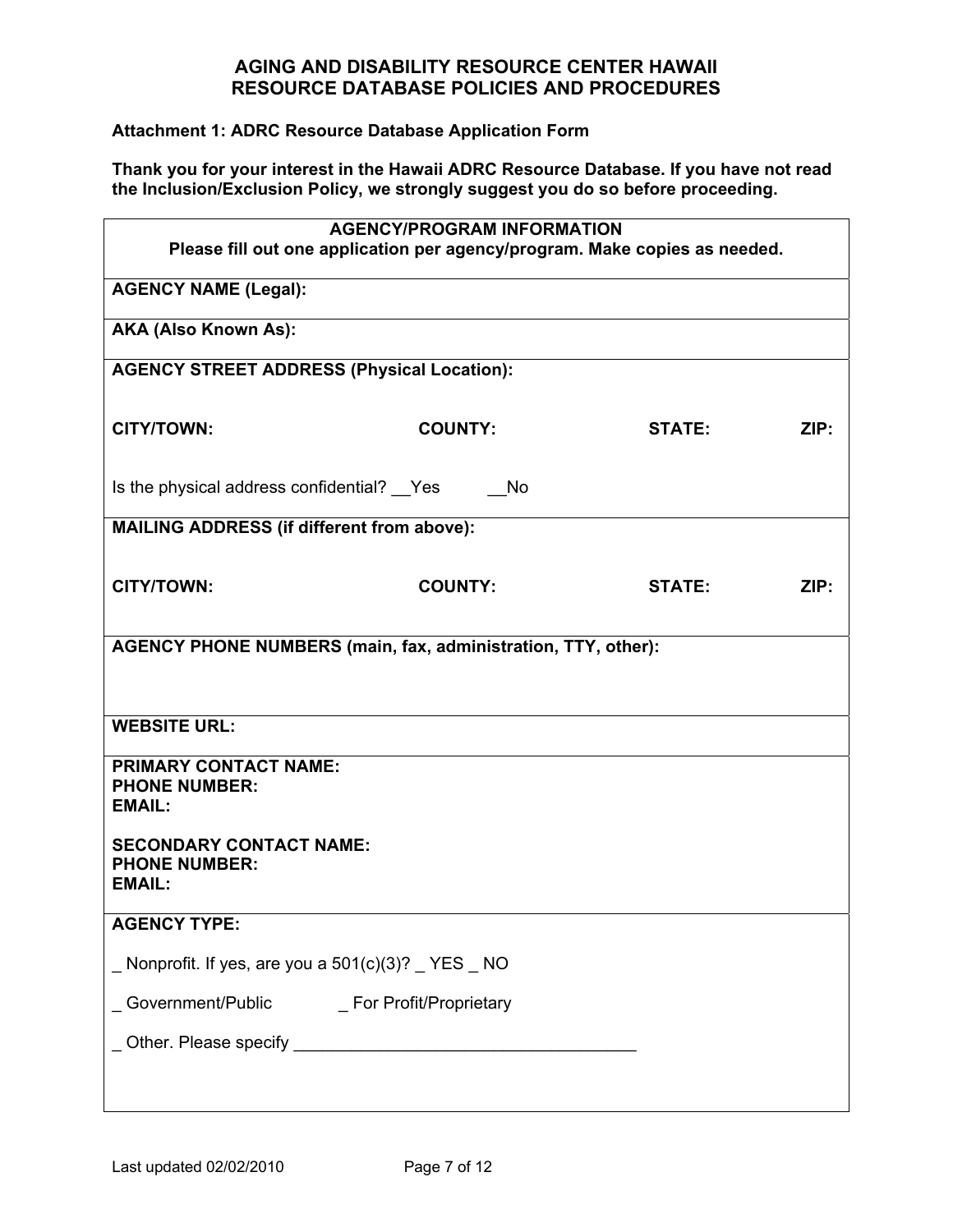| <b>BRIEF AGENCY/PROGRAM DESCRIPTION</b> (use language that the general public would                  |
|------------------------------------------------------------------------------------------------------|
| understand):                                                                                         |
|                                                                                                      |
|                                                                                                      |
|                                                                                                      |
|                                                                                                      |
|                                                                                                      |
|                                                                                                      |
|                                                                                                      |
| WHAT TYPE OF SERVICE(S) DO YOU OFFER? CHECK ALL THAT APPLY.                                          |
| _Health/Medical Care _ Social Service _ Financial Assistance _ Legal Assistance                      |
| _Housing Assistance _ Recreation _ Advocacy _ Care/Case Management _ Employment                      |
| _Assisted Transportation _ Food/Nutrition/Meals _Caregiver Support/Respite                           |
| _Volunteer Opportunities _Homemaker/Chore _ Personal Care _Disaster/Emergency                        |
| _Advocacy _Counseling _Education _Mental Health _ Other: _______________________                     |
| WHAT POPULATION DOES YOUR PROGRAM SERVE? CHECK ALL THAT APPLY.                                       |
| _Elderly. Specify age group, if applicable (e.g., 55 & older, 60+, 62+, 65+) __________              |
| Caregivers. Specify age restrictions, if applicable ____________________________                     |
|                                                                                                      |
| Clients with a Physical Disability. Specify age group, if applicable (e.g., all ages, 18+)           |
| __Clients with a Developmental Disability. Specify age group, if applicable ______________           |
| __Clients with Multiple Disabilities. Specify age group, if applicable ____________________________  |
| __Clients with a Mental Illness. Specify age group, if applicable __________________________________ |
|                                                                                                      |
|                                                                                                      |
| SERVICE AREA COVERED (island wide, by zip code, city/town, etc):                                     |
|                                                                                                      |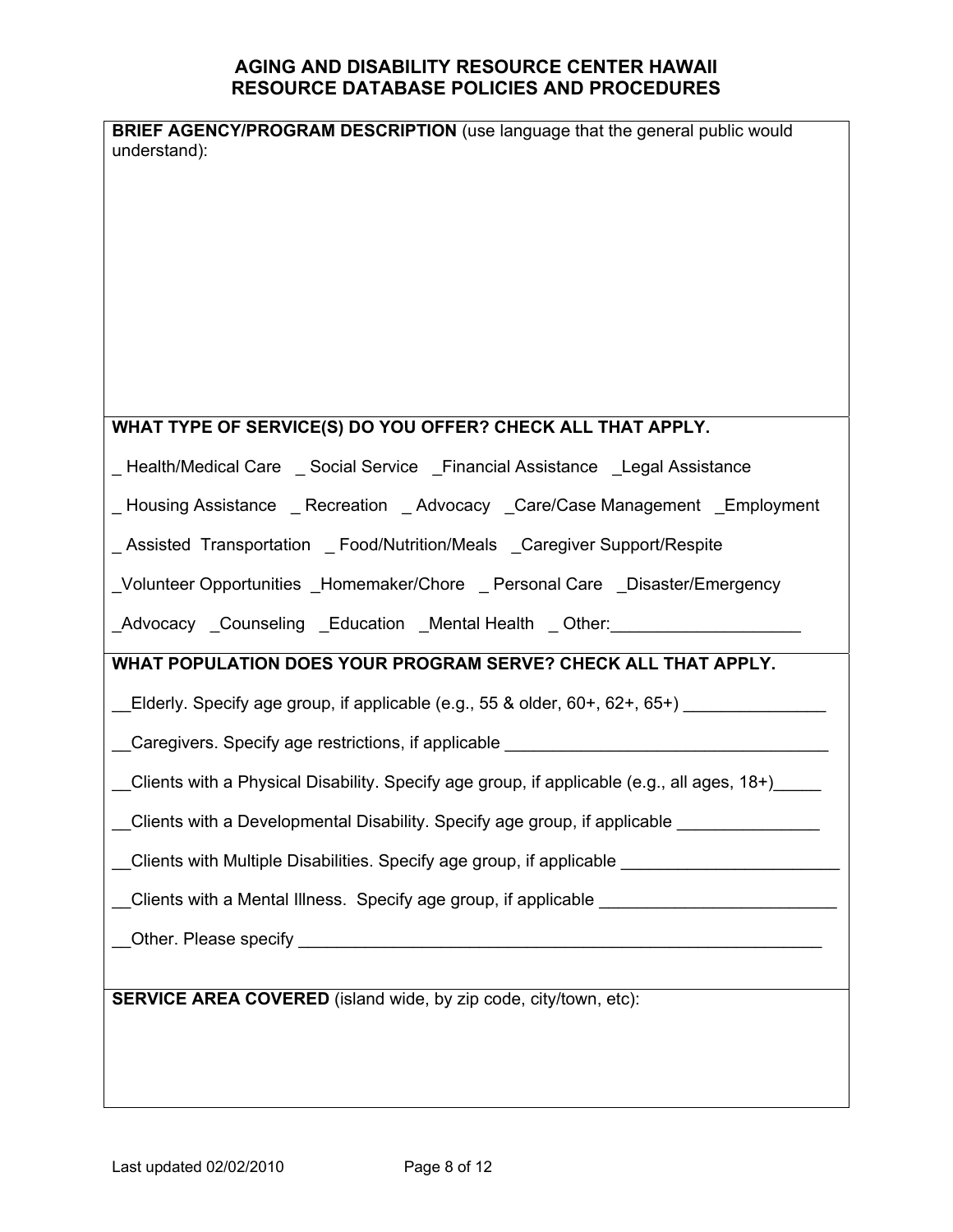| PROGRAM FEES. Please list hourly rates, minimum hours required and any other relevant fee<br>information (e.g., sliding scale, fee-for-service, fixed, membership, no fees, donation requested): |
|--------------------------------------------------------------------------------------------------------------------------------------------------------------------------------------------------|
|                                                                                                                                                                                                  |
|                                                                                                                                                                                                  |
| <b>ELIGIBILITY REQUIREMENTS</b> . Please specify any requirements clients must fulfill to receive<br>services from your program (e.g., age, low income, Medicare/Medicaid eligible, etc):        |
|                                                                                                                                                                                                  |
|                                                                                                                                                                                                  |
|                                                                                                                                                                                                  |
|                                                                                                                                                                                                  |
| <b>HOURS OF OPERATION (day/hours):</b>                                                                                                                                                           |
|                                                                                                                                                                                                  |
|                                                                                                                                                                                                  |
|                                                                                                                                                                                                  |
|                                                                                                                                                                                                  |
| <b>LANGUAGES SPOKEN OTHER THAN ENGLISH:</b>                                                                                                                                                      |
|                                                                                                                                                                                                  |
| <b>INSURANCE ACCEPTED</b> yes no                                                                                                                                                                 |
| If yes, please indicate: ___Medicaid ___Medicare ___Private Military                                                                                                                             |
|                                                                                                                                                                                                  |
|                                                                                                                                                                                                  |
|                                                                                                                                                                                                  |
| ACCESSIBILITY INFORMATION (e.g., ramp, wheelchair lift, elevator, interpreter, translator,                                                                                                       |
| etc):                                                                                                                                                                                            |
| HAS YOUR AGENCY EXISTED IN HAWAII FOR AT LEAST ONE YEAR?<br>Yes<br>No                                                                                                                            |
| IS YOUR AGENCY LICENSED OR CERTIFIED BY THE STATE OR ANOTHER<br>REGULATING BODY? If yes, identify type of license and license # if applicable.                                                   |
| Yes License #                                                                                                                                                                                    |
|                                                                                                                                                                                                  |
| - No                                                                                                                                                                                             |
| Is your agency part of a community collaboration, coalition, task force or professional                                                                                                          |
| association related to the oversight or provision of your service(s)? If yes, please state:<br>Yes Name of Organization/Affiliation(s):                                                          |
| No                                                                                                                                                                                               |
|                                                                                                                                                                                                  |
|                                                                                                                                                                                                  |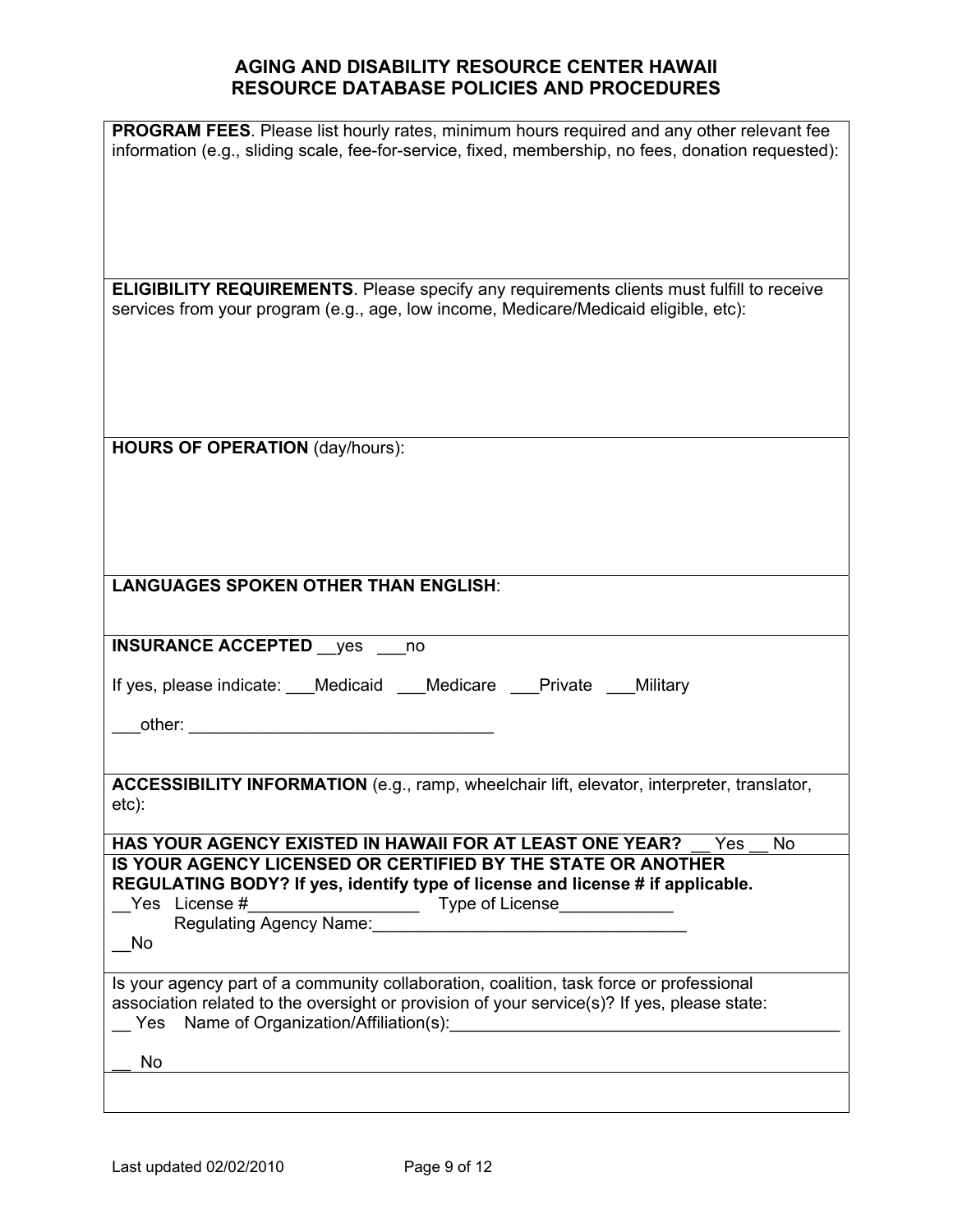**ADDITIONAL INFORMATION**: Include any additional information you wish to make known about your organization.

**HOW DID YOU LEARN ABOUT THE AGING & DISABILITY RESOURCE CENTER (ADRC)?**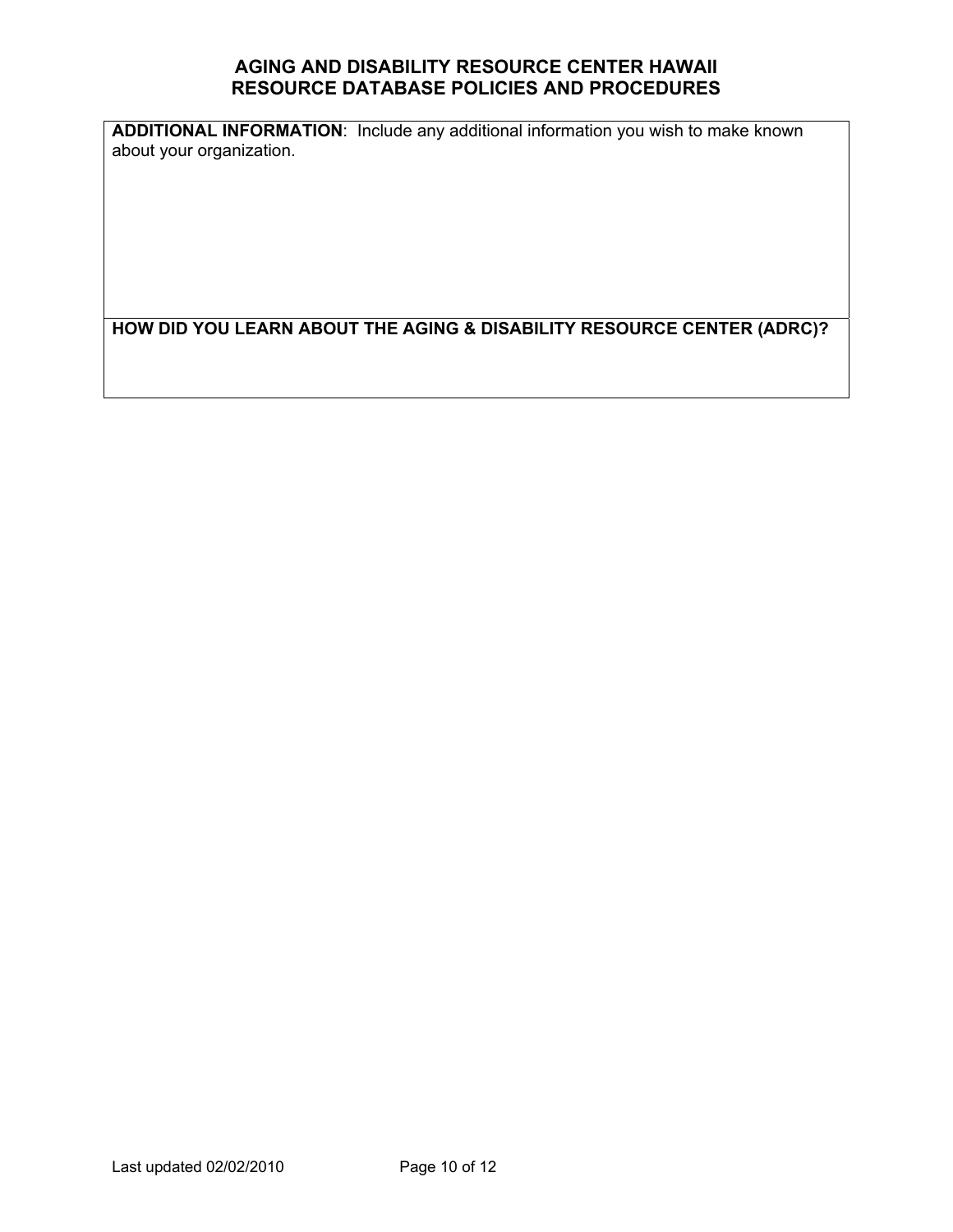#### **ATTACHMENT 2: Resource Database Inclusion Criteria Checklist**

| Name of Applicant Organization                                                                                                                                                                                                               |                     |  |
|----------------------------------------------------------------------------------------------------------------------------------------------------------------------------------------------------------------------------------------------|---------------------|--|
| Date of Application Review                                                                                                                                                                                                                   | Reviewed by (print) |  |
| <b>Check all descriptions that apply.</b>                                                                                                                                                                                                    |                     |  |
| 1. Inclusion category (agency type) – To allow inclusion, one or more of these must apply<br>This applicant is a:<br>$\Box$ Non-profit organization (501(c)(3) which provides, coordinates and/or advocates for a<br>health or human service |                     |  |
| $\Box$ Government health or human service program offered by                                                                                                                                                                                 |                     |  |

- **□** State
- □ County
- □ Federal

 $\Box$  For-profit company offering support services to older and/or disabled adults that are scarce or not easily accessible in the public or non-profit sectors

List the scarce service: \_\_\_\_\_\_\_\_\_\_\_\_\_\_\_\_\_\_\_\_\_\_\_\_\_\_\_\_\_\_\_\_\_\_\_\_\_\_\_\_

 $\Box$  Self-help support group of interest to older and/or disabled adults or family caregivers

 $\Box$  Agency based outside of Hawaii that meets a critical need for older adults and/or disabled adults in Hawaii. (List the need \_\_\_\_\_\_\_\_\_\_\_\_\_\_\_\_\_\_\_\_\_\_\_\_\_\_\_\_\_\_\_\_\_\_\_)

 $\square$  and is the local chapter for a national organization

 $\Box$  Professional organization in the health and human service field that provide a public service

□ Social or fraternal organization of interest to the target population, which **serves nonmembers** 

 $\Box$  Professional regulatory agency in a health or human service industry

 $\Box$  Information and referral service

 $\Box$  Licensed adult day care program

 $\Box$  Licensed and regulated nursing home, care home, assisted living facility, home health service, or hospital

- 2. Inclusion category (population served) To allow inclusion, one or more of these must apply This applicant serves:
	- $\Box$  older adults (60+)
	- $\Box$  disabled adults (18+)